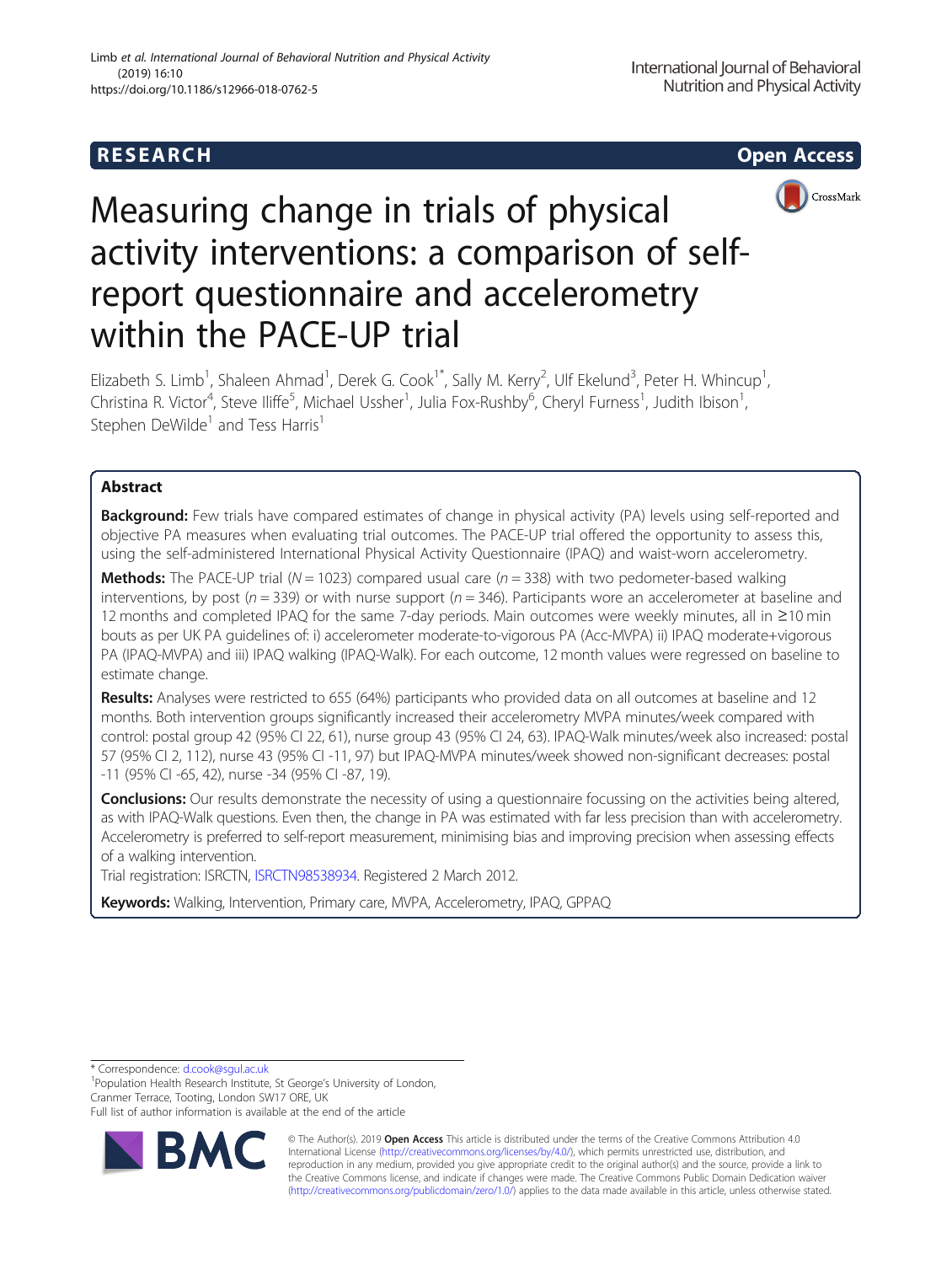## Background

Adults who participate in regular physical activity (PA) and remain fit and active into later life have fewer chronic health conditions, and are better able to maintain a healthy weight [[1\]](#page-9-0). WHO, UK and US aerobic PA guidelines for adults recommend at least 150 min weekly of moderate-to-vigorous-physical-activity (MVPA) in bouts of at least 10 min, or 75 min of vigorous PA, or a combination. Brisk walking (3 miles/hr. or 5 km/hr) counts as MVPA [[2\]](#page-9-0) and for most people approximates to 1000 steps in 10 min [[3\]](#page-9-0).

Self-report questionnaires are a quick, easy way to assess PA. Population surveys such as the Health Survey for England (HSE) [[4](#page-9-0)] and Sport England's "Active Lives Survey" [\[5](#page-9-0)] use self-completed questionnaires and report estimates that around 60% of participants aged 16+ meet PA guidelines. However, individuals often over-estimate their PA, particularly walking, on questionnaires compared with accelerometry measures of MVPA [\[6](#page-9-0)–[8](#page-9-0)]. Self-report questionnaires can thus lead to inflated estimates of "active" individuals [\[9](#page-9-0)].

The International Physical Activity Questionnaire (IPAQ) short form [\[10](#page-9-0)] assesses 7-day recall of PA in ≥10 min bouts based on intensity (separating vigorous, moderate and walking activity) and duration (days per week and minutes per day). The shorter General Practice Physical Activity Questionnaire (GPPAQ) [\[11](#page-9-0)] does not provide a continuous measure of PA, but categorises individuals as active or not. GPPAQ is used in the UK National Health Service (NHS) primary care cardiovascular health checks [[12](#page-9-0)]. Individuals classified as less than "active" are assumed not to be meeting PA guidelines and are offered advice. In contrast, accelerometry is an objective PA measure, providing information on step-counts and time spent in different PA intensities and is increasingly being used in cross-sectional studies to study PA [[13](#page-9-0), [14\]](#page-9-0). Although accelerometers e.g. Actigraph are not a gold standard for measuring PA, they have been shown to correlate well with doubly labelled water to measure activity energy expenditure [[15\]](#page-9-0). For the Actigraph GT3X accelerometer, standard cut-points for accelerometer counts per minute (CPM) for different PA intensity categories have also been defined, thus leading to assessment of time spent in different PA intensities: light 101–1951 CPM; moderate 1952–5724 CPM; vigorous ≥5725 CPM [[16](#page-9-0)].

Longitudinal studies and trials which examine PA changes over time need valid, reliable PA assessment methods. Both IPAQ-Short and accelerometry have been used separately to measure PA change over time, [[17](#page-9-0)– [20\]](#page-9-0) but only a few small studies have used both and compared change in minutes of PA [[21](#page-9-0), [22\]](#page-9-0). Other studies have compared self-report PA minutes with either pedometer steps [\[23,](#page-9-0) [24\]](#page-9-0) or accelerometry counts [[25](#page-9-0)] which are not directly comparable. The PACE-UP trial offers the opportunity to directly compare change in PA minutes from accelerometry and IPAQ within a large trial dataset. This study had the following objectives: to compare the trial treatment effects at 12 months (difference between intervention and control groups in the change in PA) using (i) accelerometry minutes of MVPA and IPAQ minutes of moderate+vigorous activity and walking; (ii) the percentage of "active" individuals classified by accelerometry, IPAQ and GPPAQ.

## Methods

## Background to the PACE-UP study

The PACE-UP study is a three-arm parallel groups randomised controlled trial comparing a 3-month pedometer-based walking intervention, delivered by post or with nurse support, to usual care  $[26]$  $[26]$ . Ethical approval was given by the London Research Ethics Committee (Hampstead) (12 L/LO/0219), trial registration ISRCTN 98538934. Adults aged 45–75 years from seven South-West London (UK) General Practices (family practices) who self-reported as inactive were invited to take part. Following a baseline assessment to assess eligibility, 1023 participants gave informed written consent and were randomised into one of three groups: the Control group ( $n = 338$ ) received usual care; the Postal group  $(n = 339)$  received a pedometer, a 12-week personalised walking plan including behaviour change techniques (e.g. goal setting, self-monitoring) designed to increase their walking and a step-count diary through the post; the Nurse group ( $n = 346$ ) received these and were additionally offered three individual practice nurse PA consultations. Randomisation was carried out at household level allowing couples to take part together. The main trial outcomes were changes in accelerometry measured average daily step-count and total weekly time in MVPA in ≥10 min bouts between baseline and 12 months. 956/ 1023 (93%) provided at least 1 day of accelerometry data at 12 months, > 90% provided at least 5 days wear. The postal and nurse groups both significantly increased their objective PA levels (step count and time in MVPA) compared with the control group, with no difference between intervention groups at 12 months [\[27\]](#page-9-0).

Participants wore a sealed accelerometer (GT3X, Actigraph LLC) over their hip for 7 consecutive days at baseline, prior to randomization, and 12 months post-randomization. They also completed the IPAQ Short form [[10\]](#page-9-0) and GPPAQ [[11\]](#page-9-0), both designed for self-completion, for the same 7-day periods as they wore the accelerometer. Actilife software (v 6.6.0) was used to extract and reduce the Actigraph data, ignoring runs of  $≥60$  min of zero counts [[26](#page-9-0)], to provide daily steps counts and time spent in ≥10 min bouts of MVPA (≥1952 counts per minute, equivalent to ≥3 Metabolic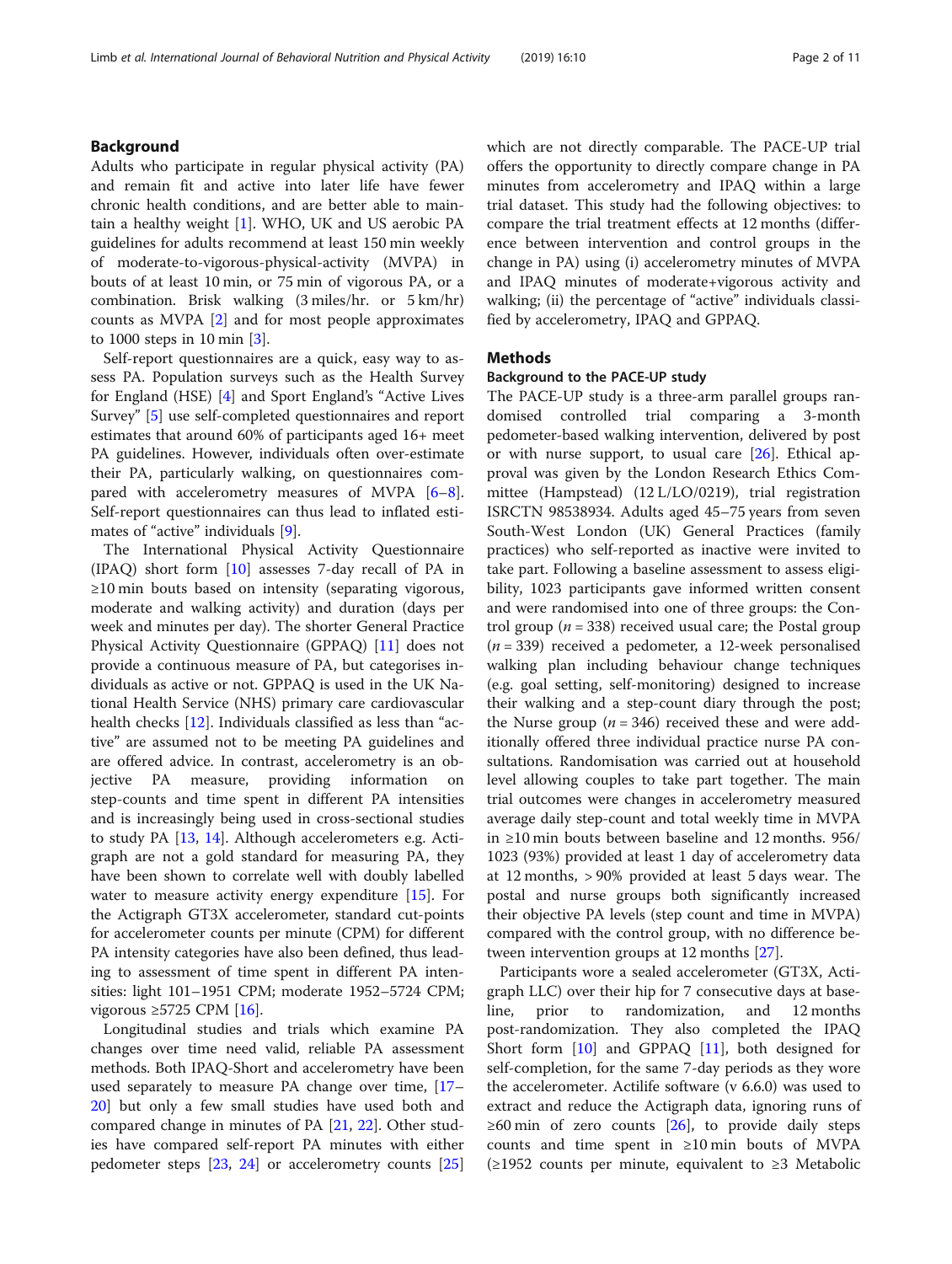Equivalents (METs)) [[16\]](#page-9-0). When assessing  $\geq 10$  min bout, the default "drop time" of 2 min was used, which allows for a 2 min interruption in bout activity. At baseline, all participants provided ≥5 days of ≥540 min accelerometer wear-time. To limit attrition bias, those providing ≥1 day of ≥540 min accelerometer wear time at 12 months were included in analyses. IPAQ questions focus on time spent being physically active in the previous 7 days in at least 10 min bouts, including PA at work, home, travelling and leisure. For each of vigorous and moderate PA and walking, there are questions on the number of days and the duration on each of these days. GPPAQ questions ask about PA at work and the type and weekly duration of leisure PA (physical exercise/sport, cycling, walking, housework/childcare and gardening/DIY). Duration categories are None,  $< 1 h$ ,  $1-3 h$ ,  $\geq 3 h$ .

## Study outcomes

## Accelerometry

The main accelerometry outcome was total weekly minutes of MVPA in ≥10 min bouts; a secondary outcome was total weekly minutes of MVPA, including MVPA in < 10 min bouts. Binary variables were generated for each MVPA outcome to indicate 150 min of activity.

## IPAQ

Total weekly minutes spent in each of vigorous PA, moderate PA and walking were calculated, capped at a maximum of 3 h/day or 21 h/week, as recommended by the IPAQ coding guidelines [[28\]](#page-9-0). Two self-report PA measures were derived: total weekly minutes of vigorous + moderate PA in bouts of  $\geq 10$  min, excluding walking (IPAQ-MVPA) and total weekly minutes of walking in bouts of ≥10 min (IPAQ-Walk). We also report an additional outcome, IPAQ-Total (IPAQ-MVPA + IPAQ-Walk), conceptually the same construct as accelerometry MVPA in ≥10 min bouts. Binary variables were generated for each of these to indicate 150 min or more per week of activity.

## **GPPAQ**

The GPPAQ Physical Activity Index is a 4-level index ranging from "Inactive" through to "Active". "Active" individuals are achieving ≥3 h (180 min) of MVPA per week including work PA and leisure PA from physical exercise and cycling, but not including PA from walking, housework/childcare or gardening. We defined a binary outcome, GPPAQ, to identify those individuals classified as "Active" by the GPPAQ score. However, adults who are retired or not working and who do no sport or cycling can never be classified as active, although they may achieve MVPA guidelines through walking. Thus, a modified index, GPPAQ-Walk, was also derived, where those who reported walking briskly for at least 3 h per week were classified as "active". Previous analysis of GPPAQ showed this modified index had improved sensitivity at identifying active individuals compared with accelerometry data, but lower specificity in adults aged 60–75 years [[29\]](#page-10-0).

## Statistical analyses

Analyses were carried out using Stata 14 [\[30](#page-10-0)]. Multi-level regression models estimated treatment effects for accelerometer, IPAQ and GPPAQ outcomes. The 12-month outcome was regressed on baseline value, treatment group, age, gender, practice and month of baseline accelerometry as fixed effects and household as a random effect in the multi-level model. (i) Linear regression was used for weekly minutes of accelerometer MVPA, IPAQ-MVPA, IPAQ-Walk and IPAQ-Total; (ii) logistic regression was used for the binary variables "active" from accelerometry, IPAQ and GPPAQ. The distributions of change in PA for the four continuous outcomes were reasonably normally distributed, as were the distributions of residuals from the models, allowing this method of analysis. Analyses were restricted to those with complete data for all outcomes being compared: 833 at baseline and 655 for the longitudinal regression models. This ensured direct comparisons of the same group of participants for each outcome. Sensitivity analyses used ≥180 min of accelerometer MVPA and IPAQ outcomes, as the GPPAQ outcome is based on ≥180 min per week.

## Results

At baseline, accelerometry data were available on all participants and 989 (97%) returned IPAQ and GPPAQ questionnaires. At 12 months, 956 (93%) participants provided at least 1 day of accelerometry and 942 (92%) returned IPAQ and GPPAQ questionnaires. However, incomplete answers on IPAQ and GPPAQ questions reduced the sample size to 833 at baseline and to 655 for analyses of changes between baseline and 12 months. Study groups were balanced at baseline for the 833 with complete data with respect to age, gender, ethnicity and different health measures (Table [1\)](#page-3-0). One third of participants were male and two thirds were overweight or obese (Body Mass Index ≥25 kg/m<sup>2</sup>). Mean weekly minutes of accelerometer-MVPA were 317 (sd 151) for total MVPA and 98 (sd 103) for MVPA in ≥10 min bouts. Self-reported mean weekly minutes were 174 (sd 279) for IPAQ-MVPA, 315 (sd 310) for IPAQ-Walk, similar to total accelerometry MVPA and 489 (sd 453) for IPAQ-Total. Accelerometry data classified 23% of participants at baseline as "Active" i.e. achieving ≥150 min of MVPA per week in ≥10 min bouts (Table [1\)](#page-3-0). In contrast, 35, 66 and 84% of participants self-reported ≥150 min per week of IPAQ-MVPA, IPAQ-Walk and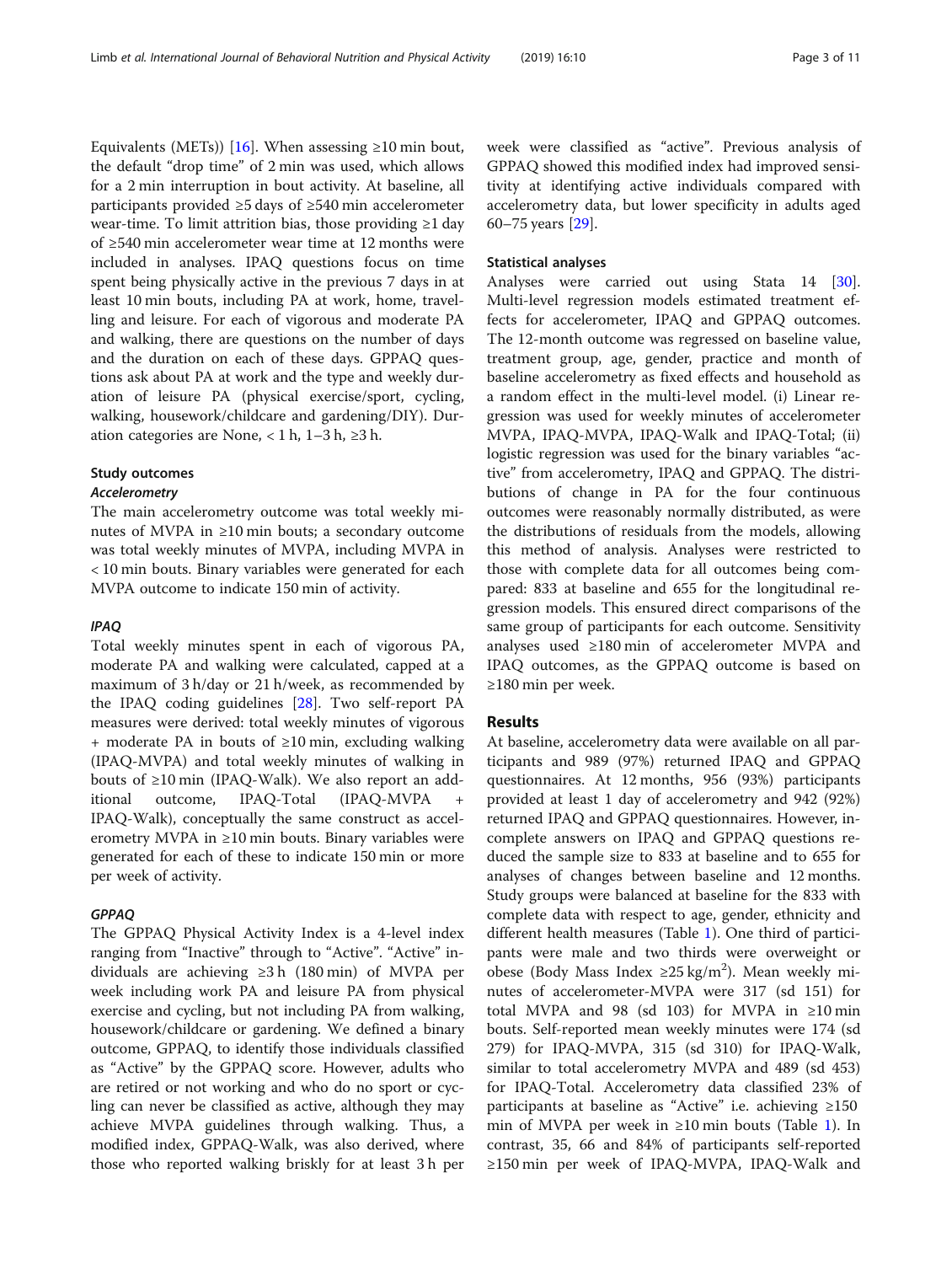## <span id="page-3-0"></span>Table 1 Demographic, health, physical characteristics and physical activity at baseline

|                                                                                 | All groups<br>$(N = 833)$ | Control<br>$(N = 279)$ | Postal<br>$(N = 270)$ | Nurse<br>$(N = 284)$ |
|---------------------------------------------------------------------------------|---------------------------|------------------------|-----------------------|----------------------|
|                                                                                 | n (%)                     | n (%)                  | n (%)                 | n (%)                |
| Age at randomisation                                                            |                           |                        |                       |                      |
| 45-54 years                                                                     | 280 (34%)                 | 87 (31%)               | 94 (35%)              | 99 (35%)             |
| 55-64 years                                                                     | 315 (38%)                 | 111 (40%)              | 98 (36%)              | 106 (37%)            |
| 65-75 years                                                                     | 238 (29%)                 | 81 (29%)               | 78 (29%)              | 79 (28%)             |
| Sex: Male                                                                       | 304 (36%)                 | 98 (35%)               | 104 (39%)             | 102 (36%)            |
| Ethnicity                                                                       |                           |                        |                       |                      |
| White                                                                           | 654 (81%)                 | 212 (79%)              | 222 (85%)             | 220 (80%)            |
| Black / African / Caribbean / Black British                                     | 77 (10%)                  | 25 (9%)                | 21 (8%)               | 31 (11%)             |
| Asian / Asian British                                                           | 54 (7%)                   | 21 (8%)                | 14 (5%)               | 19 (7%)              |
| Other, incl mixed                                                               | 19 (2%)                   | 10 (4%)                | 4 (2%)                | 5(2%)                |
| General health: Very good or good                                               | 679 (83%)                 | 223 (81%)              | 230 (88%)             | 226 (82%)            |
| Chronic diseases                                                                |                           |                        |                       |                      |
| None                                                                            | 321 (39%)                 | 109 (39%)              | 112 (42%)             | 100 (36%)            |
| $1 - 2$                                                                         | 436 (53%)                 | 153 (55%)              | 133 (50%)             | 150 (54%)            |
| $\geq$ 3                                                                        | 61 (7%)                   | 14 (5%)                | 20 (8%)               | 27 (10%)             |
| Self-reported pain: Yes                                                         | 566 (69%)                 | 185 (67%)              | 191 (72%)             | 190 (69%)            |
| Limiting long-standing illness                                                  | 174 (21%)                 | 60 (22%)               | 55 (21%)              | 59 (21%)             |
| Townsend Disability score                                                       |                           |                        |                       |                      |
| None (0)                                                                        | 491 (60%)                 | 159 (58%)              | 158 (59%)             | 174 (62%)            |
| Slight or some disability (1-6)                                                 | 305 (37%)                 | 103 (37%)              | 104 (39%)             | 98 (35%)             |
| Appreciable or severe disability (7-18)                                         | 24 (3%)                   | 13 (5%)                | 4 (2%)                | 7 (3%)               |
| Physical characteristics                                                        |                           |                        |                       |                      |
| Overweight/obese: BMI $\geq$ 25 kg/m <sup>2</sup>                               | 544 (65%)                 | 184 (66%)              | 173 (64%)             | 187 (66%)            |
|                                                                                 | Mean (sd)                 | Mean (sd)              | Mean (sd)             | Mean (sd)            |
| Fat mass (kg)                                                                   | 26(11)                    | 26(10)                 | 26(11)                | 26(11)               |
| Accelerometry data                                                              |                           |                        |                       |                      |
| Adjusted baseline step count per day                                            | 7550 (2670)               | 7528 (2685)            | 7480 (2583)           | 7638 (2744)          |
| Total weekly mins MVPA in ≥10 min bouts                                         | 98 (103)                  | 91 (100)               | 97 (94)               | 106 (113)            |
| Total weekly mins MVPA                                                          | 317 (151)                 | 316 (152)              | 311 (145)             | 322 (154)            |
| Daily wear time (mins)                                                          | 792 (79)                  | 791 (73)               | 789 (79)              | 796 (84)             |
| International Physical Activity Questionnaire (IPAQ)                            |                           |                        |                       |                      |
| IPAQ-MVPA: Weekly mins of moderate PA + vigorous PA in ≥10 min bouts            | 174 (279)                 | 194 (310)              | 159 (266)             | 167 (259)            |
| IPAQ-Walk: Weekly mins of walking in ≥10 min bouts                              | 315 (310)                 | 323 (327)              | 316 (326)             | 307 (275)            |
| IPAQ-Total: Weekly mins of moderate PA + vigorous PA + walking in ≥10 min bouts | 489 (453)                 | 518 (501)              | 475 (457)             | 474 (395)            |
|                                                                                 | n (%)                     | n (%)                  | n (%)                 | n (%)                |
| Proportions of "active" individuals <sup>a</sup>                                |                           |                        |                       |                      |
| Accelerometry                                                                   |                           |                        |                       |                      |
| 150 weekly mins MVPA in ≥10 min bouts                                           | 190 (23%)                 | 57 (21%)               | 58 (22%)              | 75 (27%)             |
| International Physical Activity Questionnaire (IPAQ)                            |                           |                        |                       |                      |
| 150 weekly mins of IPAQ-MVPA                                                    | 286 (35%)                 | 99 (36%)               | 86 (32%)              | 101 (36%)            |
| 150 weekly mins of IPAQ-Walk                                                    | 540 (66%)                 | 176 (64%)              | 173 (65%)             | 191 (68%)            |
| 150 weekly mins of IPAQ-Total                                                   | 690 (84%)                 | 227 (82%)              | 226 (85%)             | 237 (84%)            |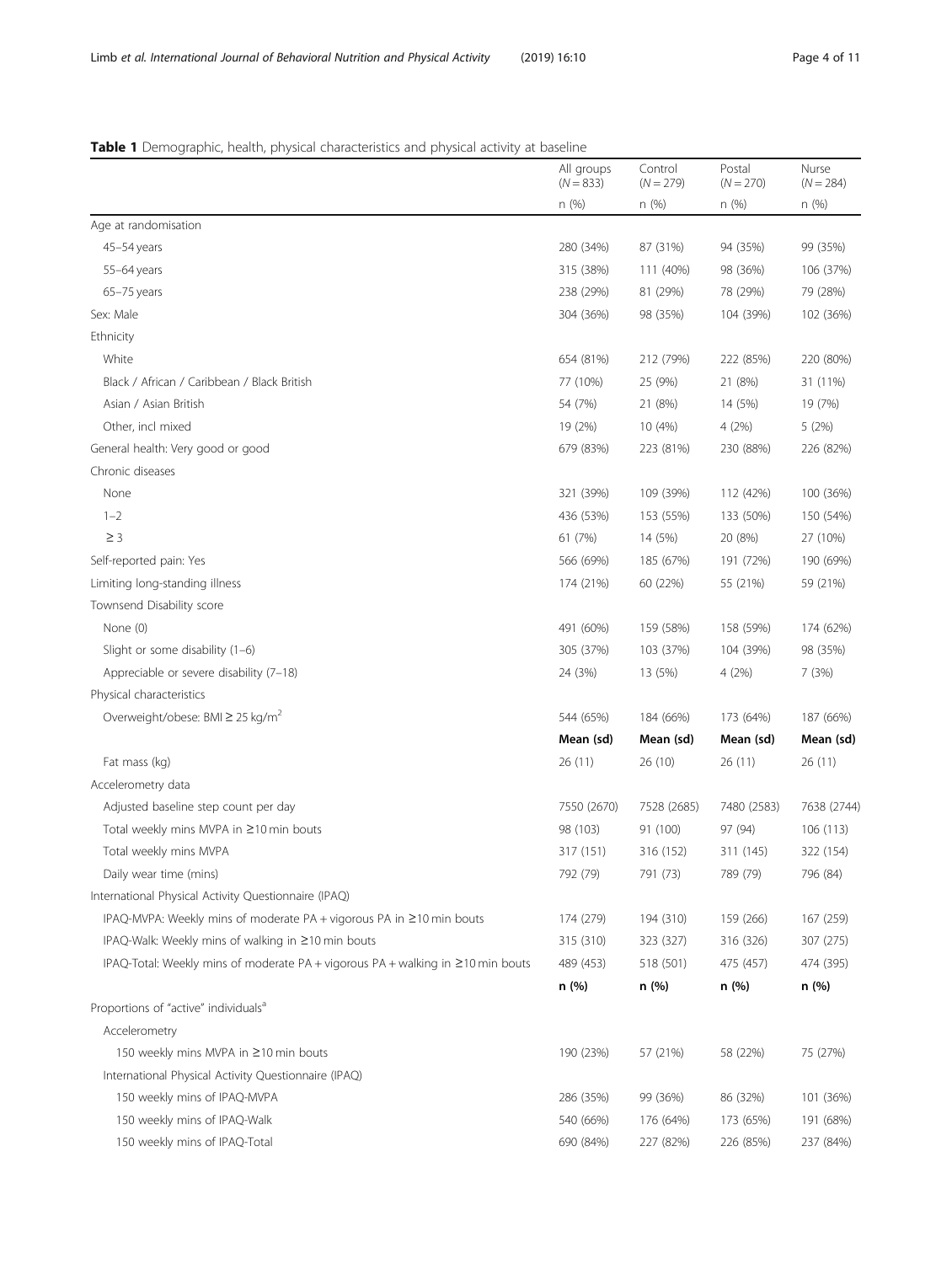## Table 1 Demographic, health, physical characteristics and physical activity at baseline (Continued)

|                                                                                 | All groups<br>$(N = 833)$ | Control<br>$(N = 279)$ | Postal<br>$(N = 270)$ | Nurse<br>$(N = 284)$ |
|---------------------------------------------------------------------------------|---------------------------|------------------------|-----------------------|----------------------|
|                                                                                 | n(%)                      | n (%)                  | n(%)                  | n(%)                 |
| General Practice Physical Activity Questionnaire (GPPAQ)                        |                           |                        |                       |                      |
| GPPAQ: "Active" ≥180 mins PA per week                                           | 101 (12%)                 | 38 (14%)               | 33 (12%)              | 30 (11%)             |
| GPPAQ-Walk: "Active" ≥180 mins PA per week including walking at brisk/fast pace | 229 (28%)                 | 82 (30%)               | 71 (27%)              | 76 (27%)             |
|                                                                                 |                           |                        |                       |                      |

<sup>a</sup>Proportions of "active" individuals are based on 276, 265 and 281 participants in Control, Postal and Nurse groups respectively

IPAQ-Total respectively. GPPAQ classified 12% of participants as active which increased to 28% when walking was included.

## using ≥180 min of the accelerometer and IPAQ outcomes gave similar results.

## **Discussion**

## i) Comparison of estimated treatment effects using minutes of physical activity

Both intervention groups showed statistically significant increases in accelerometer-MVPA, both in bouts and total, compared with controls. Increases in accelerometer-MVPA bouts: postal group 42 min/week (95% CI 22 to 61), nurse group 43 (95% CI 24 to 63) (Table [2](#page-5-0) and Fig. [1](#page-6-0)a); increases for total accelerometry MVPA were almost identical to accelerometer-MVPA in bouts but with wider confidence intervals (Table [2](#page-5-0) and Fig. [1](#page-6-0)). Repeating the analysis using the IPAQ outcomes, IPAQ-Walk showed positive increases, similar in magnitude to accelerometer-MVPA in the nurse group, but with wider confidence intervals indicating less precision: postal group 57 min (95% CI 2 to 112), nurse group 43 (95% CI -11 to 97). IPAQ-MVPA showed non-significant decreases and IPAQ-Total showed non-significant increases. The distribution of residuals from the regression models were normally distributed for MVPA in bouts [[27\]](#page-9-0) and IPAQ outcomes (data not shown).

## ii) Comparison of estimated treatment effects using the binary variable "active"

Similar patterns were found for the binary variable "active" for the different outcomes. Odds ratios (ORs) for being "active" at 12 months (achieving ≥150 weekly minutes of MVPA in ≥10 min bouts) conditional on baseline "active" status were statistically significant for accelerometry-MVPA: postal group 3.7 (95% CI 1.8 to 7.5) and nurse group 2.9 (95% CI 1.5 to 5.7) (Table [3](#page-7-0)). IPAQ-Walk showed statistically significant OR for the postal group, 2.1 (95% CI 1.2 to 4.0) and borderline for the nurse group, 1.7 (95% CI 1.0 to 3.0). Results were inconclusive for IPAQ-MVPA and IPAQ-Total had increased ORs for both intervention groups, but only statistically significant for the nurse group. ORs for the two GPPAQ outcomes were close to 1.0 suggesting that GPPAQ was unable to identify changes in the proportion classified as "active" (Table [3](#page-7-0)). Sensitivity analyses

The PACE-UP study was a walking intervention designed to increase individuals' PA through a 3-month programme, in particular MVPA in ≥10 min bouts in line with current UK, WHO and US PA guidelines [\[31](#page-10-0)–[33](#page-10-0)]. We found statistically significant increases between baseline and 12 months in accelerometer measured MVPA in ≥10 min bouts for both intervention groups compared with control. IPAQ-Walk showed a significant increase in the postal group and a non-significant increase in the nurse group compared with control, but with less precision than with accelerometry. IPAQ-MVPA showed non-significant decreases and IPAQ-Total non-significant increases in intervention groups compared with controls. When considering the proportion of "active" individuals, only accelerometry showed statistically significant increases for both intervention groups versus controls. IPAQ-Walk and IPAQ-Total showed statistically significant increases for one intervention group compared with controls (postal for IPAQ-Walk and nurse for IPAQ-Total), but borderline effects for the other intervention group compared with controls. Neither IPAQ-MVPA nor GPPAQ identified any change in the proportions categorised as "active" in intervention versus control groups. Therefore, in terms of overall construct validity for assessing change in walking in a walking intervention study, accelerometry has the greatest validity, followed by IPAQ-Walk. The other measures have considerable disadvantages: IPAQ-MVPA and GPPAQ have very poor construct validity; IPAQ-Total is measured with substantial imprecision and is unsuitable for assessing a walking intervention as it includes IPAQ-MVPA.

Our study had several strengths. It was based on a large population-based sample of adults from seven south-west London (UK) general practices (family practices), predominantly classified as inactive at baseline. Accelerometry is an objective PA measure and measures walking accurately. We used standard cut-points to define the different intensities of accelerometry activity and were thus able to identify those bouts of walking which can be classified as MVPA. The main PACE-UP analysis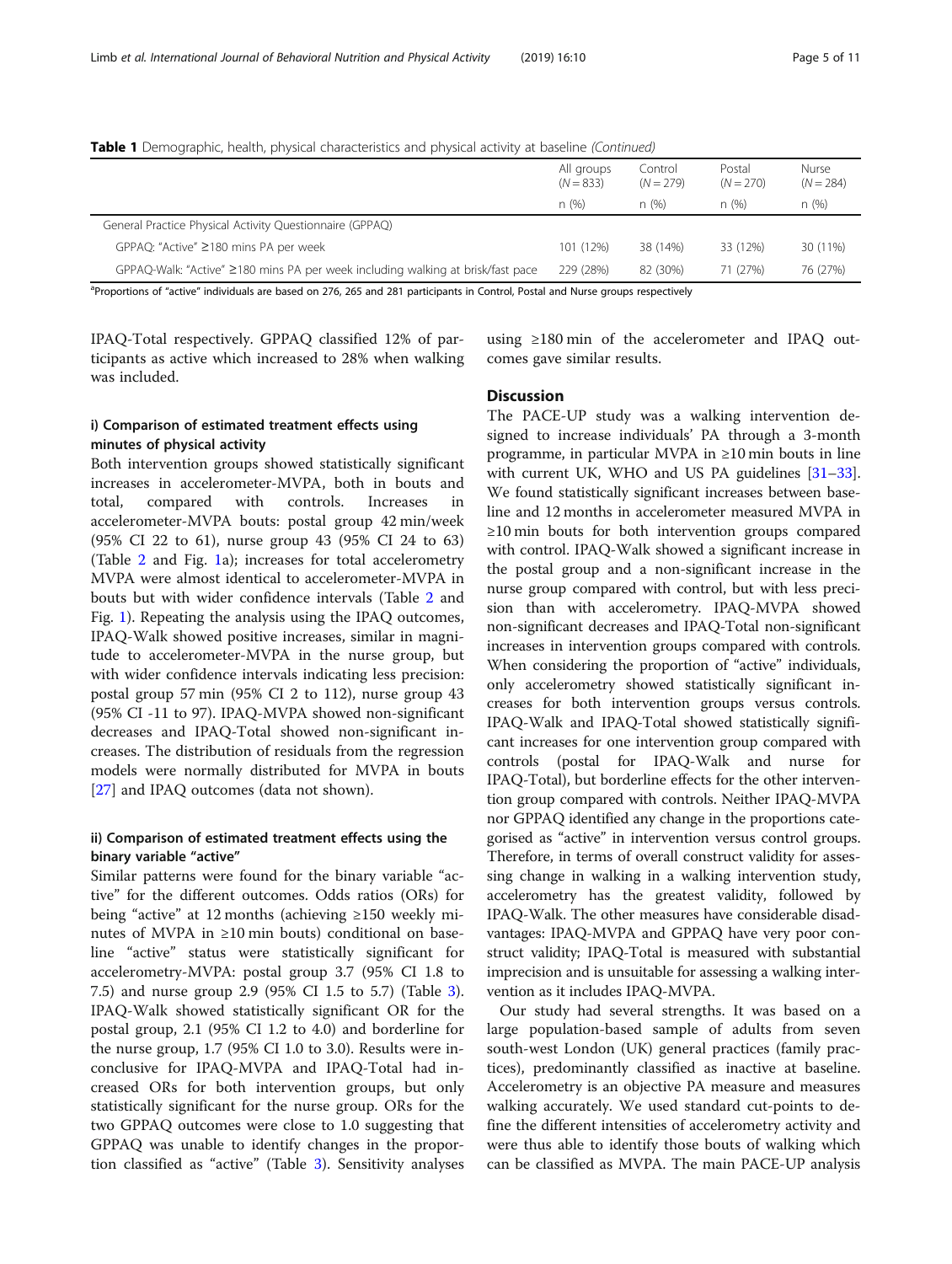<span id="page-5-0"></span>

|                                           |                | Group summary data        |           |        |                |                            |           |        |                 |                         |                |        | Treatment effects |       |                  |        |
|-------------------------------------------|----------------|---------------------------|-----------|--------|----------------|----------------------------|-----------|--------|-----------------|-------------------------|----------------|--------|-------------------|-------|------------------|--------|
|                                           |                | Control group $(n = 231)$ |           |        |                | Postal group ( $n = 207$ ) |           |        |                 | Nurse group $(n = 217)$ |                |        | Postal vs Control |       | Jurse vs Control |        |
|                                           | Baseline       |                           | 12 months |        | Baseline       |                            | 2 months  |        | Baseline        |                         | 2 months       |        | Effect            |       | Effect           |        |
|                                           | Mean (sd)      |                           | Mean (sd) |        | Mean (sd)      |                            | Mean (sd) |        | Vlean (sd)      |                         | Mean .         | (55)   | (95% CI)          | value | $(95%$ Cl        | value  |
| Accelerometry outcomes                    |                |                           |           |        |                |                            |           |        |                 |                         |                |        |                   |       |                  |        |
| Daily step count                          | 7572           | (2738)                    | 7402      | (2724) | 7691           | (2560)                     | 8233      | (3076) | 7487            | (2738)                  | 8146           | (3224) | 804 (426, 1181)   | 0.001 | 837 (463, 1211)  | 0.001  |
| MVPA in 210 min bouts (weekly minutes) 95 |                | (103)                     | 5         | (101)  | $\overline{0}$ | (95)                       | 4         | (128)  | $\overline{0}$  | (114)                   | $\frac{46}{5}$ | (149)  | 42 (22, 61)       | 0.001 | 43 (24, 63)      | 20.001 |
| Total MVPA (weekly minutes)               | 319            | (155)                     | 330       | (160)  | 329            | (143)                      | 377       | (173)  | $\frac{317}{2}$ | (157)                   | 367            | (189)  | 43 (20, 65)       | 10001 | 41 (18, 63)      | 20.001 |
| IPAQ outcomes                             |                |                           |           |        |                |                            |           |        |                 |                         |                |        |                   |       |                  |        |
| IPAQ-MVPA (weekly minutes)                | $\frac{88}{1}$ | (300)                     | 222       | (343)  |                | (285)                      | 200       | (288)  | $\frac{65}{2}$  | (649)                   | 180            | (300)  | $-11(-65, 42)$    | 0.68  | $-34(-87, 19)$   | 0.21   |
| IPAQ-Walk (weekly minutes)                | 336            | (332)                     | 356       | (335)  | 331            | (336)                      | 398       | (332)  | 286             | (262)                   | 365            | (309)  | 57 (2, 112)       | 0.04  | $43(-11, 97)$    | 0.12   |
| IPAQ-Total (weekly minutes)               | 525            | (494)                     | 578       | (520)  | 502            | (481)                      | 598       | (479)  | 450             | (365)                   | 545            | (456)  | 46 (-34, 126)     | 0.26  | $14 (-66, 93)$   | 0.74   |
|                                           |                |                           |           |        |                |                            |           |        |                 |                         |                |        |                   |       |                  |        |

| I                                                                                                                   |  |
|---------------------------------------------------------------------------------------------------------------------|--|
|                                                                                                                     |  |
|                                                                                                                     |  |
|                                                                                                                     |  |
|                                                                                                                     |  |
|                                                                                                                     |  |
|                                                                                                                     |  |
|                                                                                                                     |  |
| i                                                                                                                   |  |
| į                                                                                                                   |  |
| İ                                                                                                                   |  |
|                                                                                                                     |  |
| j                                                                                                                   |  |
|                                                                                                                     |  |
| ֢ׅׅ֛֧֚֚֚֚֚֚֚֚֚֚֚֚֚֚֚֚֚֚֚֚֚֚֚֚֚֡֡֡֜֡֜֡֡֡֝                                                                            |  |
|                                                                                                                     |  |
|                                                                                                                     |  |
|                                                                                                                     |  |
| ١                                                                                                                   |  |
| i                                                                                                                   |  |
|                                                                                                                     |  |
| $\overline{\phantom{a}}$<br>١                                                                                       |  |
|                                                                                                                     |  |
|                                                                                                                     |  |
|                                                                                                                     |  |
|                                                                                                                     |  |
|                                                                                                                     |  |
|                                                                                                                     |  |
| ¢                                                                                                                   |  |
|                                                                                                                     |  |
| $\frac{1}{2}$                                                                                                       |  |
|                                                                                                                     |  |
| ١                                                                                                                   |  |
| į                                                                                                                   |  |
|                                                                                                                     |  |
|                                                                                                                     |  |
| <b>.</b><br>.                                                                                                       |  |
|                                                                                                                     |  |
|                                                                                                                     |  |
|                                                                                                                     |  |
|                                                                                                                     |  |
|                                                                                                                     |  |
| i                                                                                                                   |  |
| $\frac{4}{3}$                                                                                                       |  |
|                                                                                                                     |  |
|                                                                                                                     |  |
| $\frac{1}{2}$                                                                                                       |  |
|                                                                                                                     |  |
|                                                                                                                     |  |
|                                                                                                                     |  |
|                                                                                                                     |  |
| i<br>Santa Santa Santa Santa Santa Santa Santa Santa Santa Santa Santa Santa Santa Santa Santa Santa Santa Santa Sa |  |
|                                                                                                                     |  |
|                                                                                                                     |  |
| i                                                                                                                   |  |
|                                                                                                                     |  |
|                                                                                                                     |  |
| ֡֡                                                                                                                  |  |
|                                                                                                                     |  |
| $\vdots$<br>$\mathfrak{c}$                                                                                          |  |
| Table 2                                                                                                             |  |
|                                                                                                                     |  |
|                                                                                                                     |  |
|                                                                                                                     |  |
|                                                                                                                     |  |
|                                                                                                                     |  |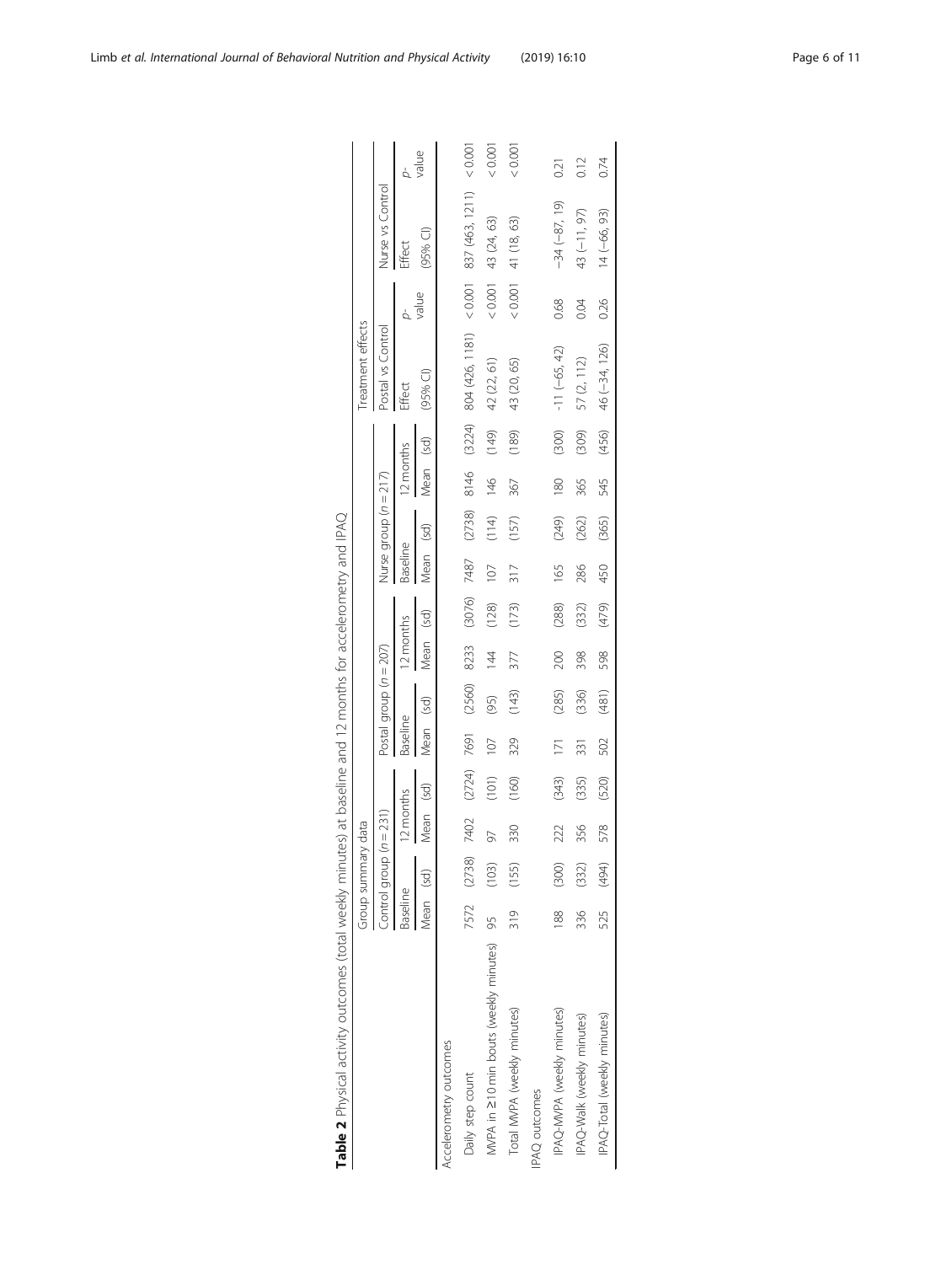<span id="page-6-0"></span>

[[27\]](#page-9-0) showed that the increase in weekly steps in intervention groups relative to control group was equivalent to the increase in weekly minutes of MVPA and this was all in  $\geq$ 10 min bouts, thus demonstrating the effectiveness of the PACE-UP walking intervention. The two self-completed questionnaires, IPAQ and GPPAQ, are standard questionnaires used to assess PA, and were completed for the same 7 days as for accelerometry, thus providing directly comparable estimates of effect. The study achieved 93% accelerometry follow-up at 12 months, > 90% of these with  $\geq$ 5 days wear-time. Total weekly minutes of MVPA and total weekly minutes of walking (not including MVPA) were easy to extract from IPAQ and provided a direct comparison with minutes of accelerometer-MVPA. The increases in IPAQ-Walk minutes are similar to those for accelerometer-MVPA suggesting that IPAQ can identify changes in walking minutes, although the wider confidence intervals show the loss of precision from using IPAQ. At baseline, average IPAQ-Walk minutes were similar to average total accelerometer-MVPA minutes rather than accelerometer-MVPA in  $\geq 10$  min bouts. This is perhaps unsurprising, as the IPAQ walking questions ask for number of days walking and duration on each day, and people may find it easier to report walking minutes as a rounded number e.g. 30 or 45 min per day and which may include relative short walks of < 10 min. GPPAQ is commonly used in UK general practice to assess an individual's PA. However, it can underestimate PA amongst those not working or those whose main PA is walking, and this study provided a further opportunity to evaluate our modified GPPAQ–Walk index [[29](#page-10-0)]. We were also able to estimate how well GPPAQ could identify individuals moving from "not active" to "active" (assumed to be achieving PA guidelines). Finally, our method of analysis, regressing outcome at 12 months on baseline values

focusses on individual changes in activity while allowing for regression to the mean. Cross-sectionally, the distributions of accelerometer-MVPA and IPAQ measures are highly skewed leading many to present medians and interquartile ranges of activity at different time points. However, change in activity is usually symmetric and reasonably normally distributed, which our approach exploits. We were thus able to present mean changes in activity and associated confidence intervals for both accelerometry and questionnaire measures, thus allowing for a more informative comparison.

The study also had some important limitations. All of the PA measures (accelerometry, IPAQ and GPPAQ) only measured PA levels for 7 days and it may be that participants were more likely to be active or report being active in the week that their PA was being assessed, rather than at other times. However, any such tendency would potentially affect all of the PA measures and would be true for control participants as well as for those in the intervention group. IPAQ is difficult to complete and thus unreliable if an individual's PA varies by day across the week. Although we had high return rates at baseline and 12 months for the IPAQ and GPPAQ, 97% and 92% respectively, each IPAQ outcome at baseline and 12 months had 20–25% missing or incomplete answers. Participants' comments on the questionnaires described their confusion over how to interpret and answer the questions and many questions were left blank. This reduced our sample size to 655 for comparisons with accelerometry although this is still large compared with other studies [\[21](#page-9-0)–[23\]](#page-9-0). The proportions of missing data were similar across the three groups, but those with missing IPAQ data had lower mean accelerometry-MVPA at baseline and 12 months than those with complete data. The accelerometry effect sizes reported here (42–43 min) are also larger than for the full cohort (33–35 min) [\[27](#page-9-0)]. The limited options on GPPAQ for duration of PA, led to using  $\geq 3$  h (180 min) for GPPAO "active" whereas the PA guidelines are  $\geq 150$ min. However, ORs from sensitivity analyses using ≥180 min for accelerometry and IPAQ outcomes were similar to those using ≥150 min. Although neither of our methods of measuring PA are considered a gold-standard, accelerometry has the advantage of providing an objective time-stamped record of PA that does not rely on recall. It has been validated as a measure of activity energy expenditure using doubly labelled water [[15\]](#page-9-0) and we used standard cut-points in counts per minute to define MVPA. [[16\]](#page-9-0) Our findings that accelerometer-MVPA and IPAQ-Walk provide similar estimates of change clearly support results from the PACE-UP intervention which is aimed at increasing walking, but it is unknown if these findings would be generalisable to other PA interventions.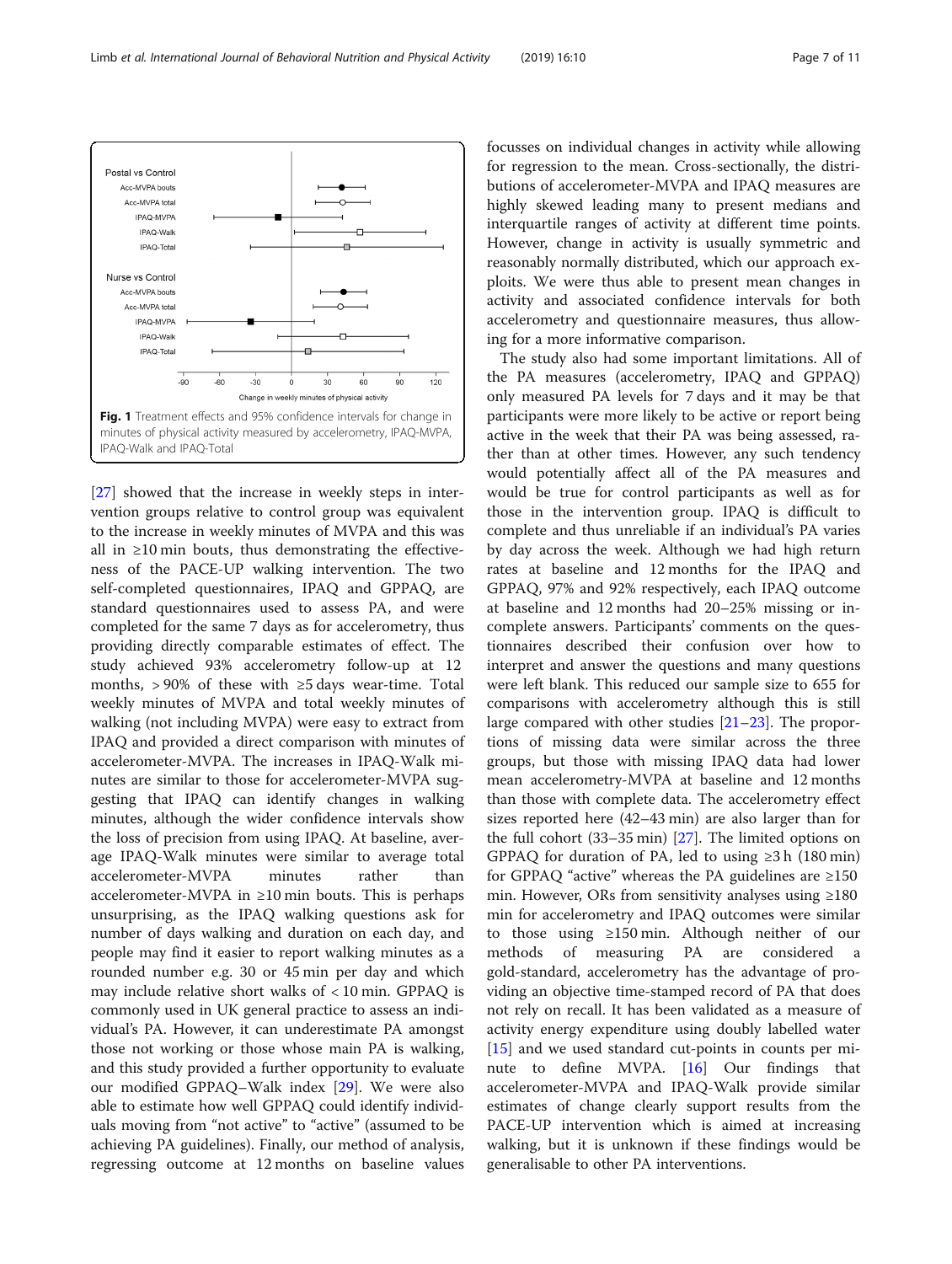<span id="page-7-0"></span>

|                                                                                                 |                | Group summary data |             |       |                |                          |                  |       |          |                         |          |       | Treatment effects    |                |                  |         |
|-------------------------------------------------------------------------------------------------|----------------|--------------------|-------------|-------|----------------|--------------------------|------------------|-------|----------|-------------------------|----------|-------|----------------------|----------------|------------------|---------|
|                                                                                                 |                | Control group      | $(n = 228)$ |       |                | Postal group $(n = 205)$ |                  |       |          | Nurse group $(n = 213)$ |          |       | Postal vs Control    |                | Nurse vs Control |         |
|                                                                                                 | Baseline       |                    | 12 months   |       | Baseline       |                          | 2 months         |       | Baseline |                         | 2 months |       | $\widetilde{\sigma}$ | p-value        | E                | p-value |
|                                                                                                 |                | (%)                | z           | (%)   | Z              | (%)                      | z                | (96)  |          | $\circledS$             | z        | (%)   | $(95%$ Cl)           |                | $(95%$ Cl)       |         |
| Accelerometry                                                                                   |                |                    |             |       |                |                          |                  |       |          |                         |          |       |                      |                |                  |         |
| MVPA bouts: 150 mins                                                                            | 54             | (24%)              | 47          | (21%  | 53             | (26%)                    | 83               | (40%) | 55       | (26%)                   | 2        | (37%) | 3.7(1.8, 7.5)        | 0.001          | 2.9(1.5, 5.7)    | 0.002   |
| MVPA total: 150 mins                                                                            | 199            | (87%)              | 200         | (88%) | 180            | (88%)                    | 185              | (90%  | 183      | (86%)                   | 193      | (91%  | 1.7(0.7, 3.9)        | 0.24           | 1.7(0.7, 3.8)    | 0.24    |
| IPAQ                                                                                            |                |                    |             |       |                |                          |                  |       |          |                         |          |       |                      |                |                  |         |
| IPAQ-MVPA: 150 mins                                                                             | $\overline{8}$ | (36%)              | 8           | (39%) | 89             | (33%)                    | 89               | (43%) |          | (36%)                   | 76       | (36%) | 1.4(0.6, 3.3)        | 0.38           | 0.6(0.3, 1.4)    | 0.27    |
| IPAQ-Walk: 150 mins                                                                             | 148            | (65%)              | 156         | (68%) | 136            | (66%)                    | $\overline{161}$ | (79%) | 137      | (64%)                   | 162      | (76%) | 2.1 (1.2, 4.0)       | 0.01           | 1.7(1.0, 3.0)    | 0.05    |
| IPAQ-Total: 150 mins                                                                            | 90             | (83%)              | 89          | (83%) | 177            | (86%)                    | $\frac{18}{2}$   | (89%) | 178      | (84%                    | 194      | (91%  | 1.8(0.9, 3.5)        | $\overline{0}$ | 2.3 (1.1, 4.6)   | 0.02    |
| GPPAQ                                                                                           |                |                    |             |       |                |                          |                  |       |          |                         |          |       |                      |                |                  |         |
| PA Index: Active 2180 mins PA per week                                                          | 28             | (12%)              | 57          | (16%  | $\overline{5}$ | (15%)                    | 37               | (18%) | 24       | (11%)                   | 28       | (13%) | $1.1$ $(0.6, 2.1)$   | 0.83           | 0.8(0.4, 1.6)    | 0.50    |
| PA Index incl walking: Active 2180 mins<br>PA per week including walking at brisk<br>/fast pace | 8              | (29%)              | 77          | (34%) | 62             | (30%)                    | 74               | (36%) | 59       | (28%)                   | R        | (33%) | 1.1(0.7, 1.9)        | 0.66           | 1.0(0.6, 1.8)    | 0.89    |

Table 3 Physical activity outcomes ("active") at baseline and 12 months for accelerometry, IPAQ and GPPAQ Table 3 Physical activity outcomes ("active") at baseline and 12 months for accelerometry, IPAQ and GPPAQ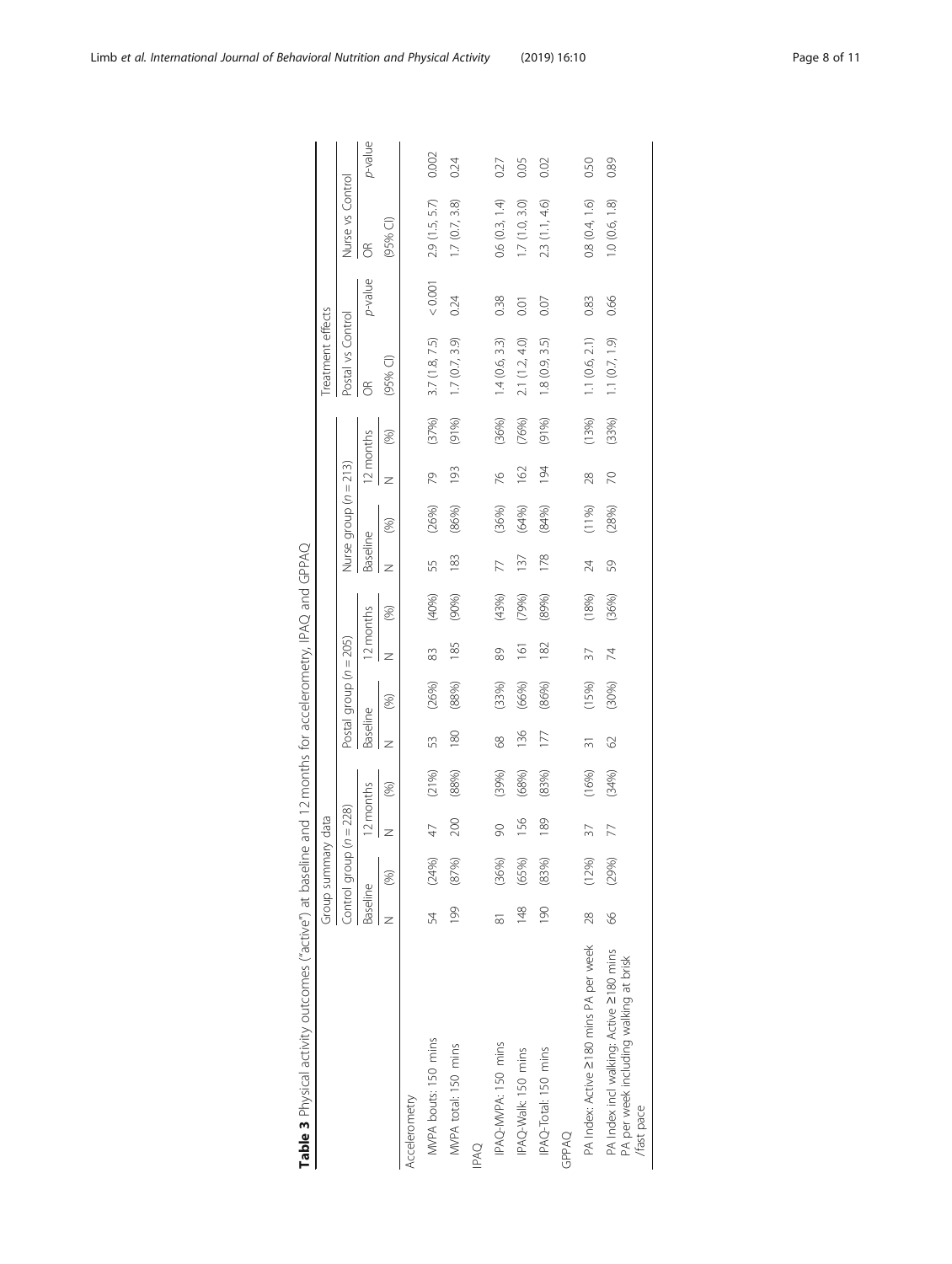Participants in the postal and nurse intervention groups were encouraged to increase their MVPA through walking and the nurse group in particular were taught to recognise and classify different PA intensities – vigorous, moderate, light, and sedentary. Thus they may have been more likely to accurately report their PA on IPAQ at follow-up i.e. with less over-estimation of their PA levels, which could explain the non-significant decreases in the treatment groups for IPAQ-MVPA from the modelling.

## Comparison with other studies

Our baseline data agree with other studies that individuals tend to over-estimate their PA on self-report questionnaires compared with objective accelerometry, both time spent being physically active [[6\]](#page-9-0) and proportions achieving PA guidelines [\[7](#page-9-0)]. Studies which have found better correspondence between IPAQ and accelerometry cross-sectionally [[34\]](#page-10-0) have used total accelerometer MVPA rather than MVPA in ≥10 min bouts and a similar pattern is seen in our data where baseline total accelerometer-MVPA minutes are similar to IPAQ-Walk minutes. However, IPAQ questions ask about vigorous and moderate PA in ≥10 min bouts and UK, WHO and US PA guidelines are based on ≥150 min of MVPA per week in ≥10 min bouts. In our trial, whilst total accelerometry MVPA was much higher than accelerometry MVPA in ≥10 min bouts, changes in both measures were almost identical.

To our knowledge, this is the largest population-based trial to make direct comparisons of accelerometry and self-report questionnaires to assess an individual's change in minutes of PA after an intervention. There are limitations with all five studies we identified [[21](#page-9-0)–[25\]](#page-9-0) which have attempted to compare longitudinal changes in PA measured using IPAQ compared with objective measures. Three studies recruited less than 100 subjects [\[21](#page-9-0)–[23](#page-9-0)]. One study was observational [[21\]](#page-9-0), one had no control group [[22](#page-9-0)] and one was a weight loss intervention rather than PA intervention [\[24\]](#page-9-0). One study was comparing IPAQ with pedometer steps [\[23\]](#page-9-0) and another with accelerometer counts [[25](#page-9-0)] making direct comparison of minutes of physical activity between IPAQ and accelerometry difficult. Whilst our study compares measures using different constructs, we were able to compare time spent in MVPA and time spent walking, both in minutes per week. Three studies present distribution of PA measures at baseline and follow-up, but provided no estimate of the distribution of change [[21](#page-9-0), [24](#page-9-0), [25](#page-9-0)]. Our findings do agree with two of the small studies. Nicaise et al. [[22\]](#page-9-0) followed up one group of women, but with no control group, and found median changes in IPAQ Walking minutes were similar to median changes in accelerometer MVPA minutes. Baker et al. [\[23](#page-9-0)] compared IPAQ PA minutes with

pedometer steps, and argue that the increase in step counts in the intervention group was comparable to the increase in leisure time walking reported on IPAQ, although they report mean differences for pedometer steps and median differences for IPAQ data.

GPPAQ is used in UK primary care to help identify those not achieving PA guidelines during UK NHS Health Checks [\[12](#page-9-0)]. GPPAQ guidance recommends repeating it annually on those at increased cardiovascular risk [\[11\]](#page-9-0), but our study suggests that it is poor at identifying those individuals who have increased their PA to current guideline levels. In addition, the binary nature of this outcome fails to recognise modest, but important, increases in PA made by inactive individuals. We have also confirmed our previous findings [[29\]](#page-10-0) that, compared with objective accelerometry, GPPAQ underestimates the proportion of "active" individuals and our modified index GPPAQ-Walk classifies slightly more as "active".

## **Conclusions**

We have demonstrated that neither GPPAQ nor IPAQ-MVPA provide a valid estimate of change in a walking intervention trial compared with accelerometry measures. Moreover, we have shown that although IPAQ-Walk produces an estimate of change comparable with that from accelerometry MVPA in  $\geq 10$  min bouts, the IPAQ-Walk estimate had considerably less precision. Missing data were also an issue with the self-report IPAQ. This has implications for future trials. Studies may need to use IPAQ to assess changes in walking if they are not able to use accelerometry. If this is the case, they should focus particularly on the walking questions and will need to be larger to be adequately powered, although they will still lack information on intensity of any changes that occur. In conclusion, accelerometry is preferred to self-report measures in assessing the effects of a walking intervention, as it avoids recall bias and improves precision.

#### Abbreviations

95% CI: 95% Confidence Interval; GPPAQ: General Practice Physical Activity Questionnaire; IPAQ: International Physical Activity Questionnaire; MVPA: Moderate-to-vigorous physical activity; NHS: UK National Health Service; OR: Odds ratio; PA: Physical activity; sd: Standard deviation

#### Acknowledgements

We would like to thank the South-West London (UK) general practices, their practice nurses who supported this study, and all the patients from these practices who participated: Upper Tooting Road Practice, Tooting; Chatfield Practice, Battersea; Wrythe Green Practice, Carshalton; Francis Grove Practice, Wimbledon; Putneymead Practice Putney; Heathfield Practice Putney; and Cricket Green Practice, Mitcham.

#### Funding

The research was conducted as part of the main randomised controlled trial of PACE-UP which was funded by the Health Technology Assessment Programme, National Institute of Health Research UK, (project number HTA 10/32/02, ISRCTN98538934) and has been published in full in Health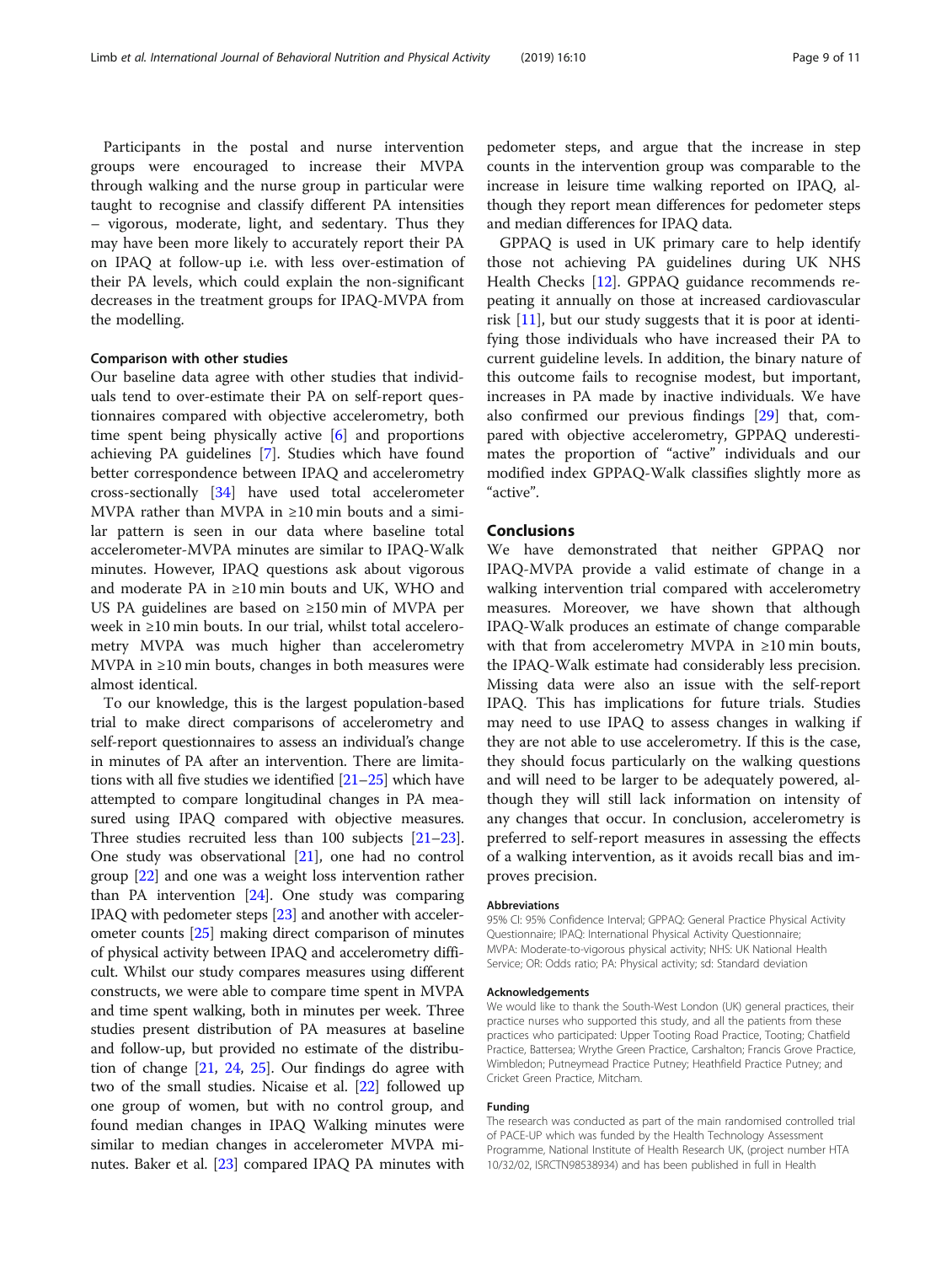<span id="page-9-0"></span>Technology Assessment (DOI <https://doi.org/10.3310/hta22370>). The funders had no role in study design (beyond the commissioned call outline), data collection and analysis, decision to publish, or preparation of the manuscript.

#### Availability of data and materials

There are restrictions on the availability of the data for this study due to the signed consent agreements around data security, which only allow access to external researchers for research monitoring purposes. Requestors wishing to access the data for the purposes of replicating or checking analyses can apply to Research Data Management at St George's University of London researchdata@sgul.ac.uk.

#### Disclaimer

The views and opinions expressed therein are those of the authors and do not necessarily reflect those of the Health Technology Assessment (HTA) Programme, National Institute for Health Research (NIHR) National Health Service, or the Department of Health.

The results of the study are presented clearly, honestly and without fabrication, falsification or inappropriate data manipulation.

## Authors' contributions

TH, DGC, ESL and SA conceived the idea for the paper. TH, DGC, SMK, CRV, PHW, MU, SI, UE and JFR were trial investigators and designed and were awarded funding for the trial. TH was trial Principal Investigator and had overall responsibility for the execution of the project. JI and SDW recruited general practices to the trial. CF was trial manager and oversaw data collection for the trial. ESL and DGC designed the analyses and ESL conducted the analyses for this paper. The manuscript was prepared by TH, ESL and DGC with input from all of the other authors. All of the author team reviewed and approved the manuscript prior to submission.

#### Ethics approval and consent to participate

Ethics approvals were obtained from NRES Committee London – Hampstead REC reference: 12/LO/0219. Written consent was obtained from all participants.

## Consent for publication

Not applicable.

#### Competing interests

The authors declare that they have no competing interests.

## Publisher's Note

Springer Nature remains neutral with regard to jurisdictional claims in published maps and institutional affiliations.

#### Author details

<sup>1</sup> Population Health Research Institute, St George's University of London, Cranmer Terrace, Tooting, London SW17 ORE, UK. <sup>2</sup>Pragmatic Clinical Trials Unit, Queen Mary's University of London, London E1 2AT, UK. <sup>3</sup>Department of Sport Medicine, Norwegian School of Sport Sciences, PO Box 4014, 0806 Oslo, Norway. <sup>4</sup>Gerontology and Health Services Research Unit, Brunel University, London UB8 3PH, UK. <sup>5</sup>Research Department of Primary Care & Population Health, University College, London NW3 2PF, UK. <sup>6</sup>Present address: Department of Population Health Sciences, King's College London, London SE1 1UL, UK.

## Received: 27 March 2018 Accepted: 6 December 2018 Published online: 22 January 2019

#### References

- 1. Lee IM, Shiroma EJ, Lobelo F, Puska P, et al. Effect of physical inactivity on major non-communicable diseases worldwide: an analysis of burden of disease and life expectancy. Lancet. 2012;380(9838):219–29.
- 2. Morris JN, Hardman AE. Walking to health. Sports Med. 1997;23(5):306–32.
- 3. Tudor-Locke C, Craig CL, Brown WJ, Clemes SA, et al. How many steps/day are enough? For adults. Int J Behav Nutr Phys Act. 2011;8:79.
- The Health and Social Care Information Centre, Health survey for England 2016. 2017.
- 5. Sport England. Active lives survey 2015-16. UK; 2017. Available from [www.](https://www.sportengland.org/media/11498/active-lives-survey-yr-1-report.pdf) [sportengland.org/media/11498/active-lives-survey-yr-1-report.pdf.](https://www.sportengland.org/media/11498/active-lives-survey-yr-1-report.pdf) Accessed 10 Aug 2017.
- 6. Lee PH, Macfarlane DJ, Lam TH, Stewart SM. Validity of the international physical activity questionnaire short form (IPAQ-SF): a systematic review. Int J Behav Nutr Phys Act. 2011;8:115.
- 7. Troiano RP, Berrigan D, Dodd KW, Masse LC, et al. Physical activity in the United States measured by accelerometer. Med Sci Sports Exerc. 2008;40(1):181–8.
- 8. The Health and Social Care Information Centre, Health survey for England 2008. 2009.
- 9. Harris TJ, Owen CG, Victor CR, Adams R, et al. A comparison of questionnaire, accelerometer, and pedometer: measures in older people. Med Sci Sports Exerc. 2009;41(7):1392–402.
- 10. The IPAQ group. International physical activity questionnaire. Available from: <https://sites.google.com/site/theipaq/home>. Accessed: 21 Jan 2014.
- 11. Department of Health, General practice physical activity questionnaire (GPPAQ). 2013.
- 12. NHS. NHS Health Check. [Accessed: 13 Oct 2017]; Available from: [http://](http://www.healthcheck.nhs.uk) [www.healthcheck.nhs.uk/](http://www.healthcheck.nhs.uk).
- 13. Sardinha LB, Magalhaes JP, Santos DA, Judice PB. Sedentary patterns, physical activity, and cardiorespiratory fitness in association to glycemic control in type 2 diabetes patients. Front Physiol. 2017;8:262.
- 14. Chudyk AM, McKay HA, Winters M, Sims-Gould J, et al. Neighborhood walkability, physical activity, and walking for transportation: a cross-sectional study of older adults living on low income. BMC Geriatr. 2017;17(1):82.
- 15. Plasqui G, Westerterp KR. Physical activity assessment with accelerometers: an evaluation against doubly labeled water. Obesity (Silver Spring). 2007; 15(10):2371–9.
- 16. Freedson PS, Melanson E, Sirard J. Calibration of the computer science and applications, Inc. accelerometer. Med Sci Sports Exerc. 1998;30(5):777–81.
- 17. Fassier P, Zelek L, Partula V, Srour B, et al. Variations of physical activity and sedentary behavior between before and after cancer diagnosis: results from the prospective population-based NutriNet-Sante cohort. Medicine (Baltimore). 2016;95(40):e4629.
- 18. Barr-Anderson DJ, Flynn JI, Dowda M, Taverno Ross SE, et al. The modifying effects of race/ethnicity and socioeconomic status on the change in physical activity from elementary to middle school. J Adolesc Health. 2017; 61(5):562–70.
- 19. Demeyer H, Louvaris Z, Frei A, Rabinovich RA, et al. Physical activity is increased by a 12-week semiautomated telecoaching programme in patients with COPD: a multicentre randomised controlled trial. Thorax. 2017; 72(5):415–23.
- 20. Ekelund U, Kolle E, Steene-Johannessen J, Dalene KE, et al. Objectively measured sedentary time and physical activity and associations with body weight gain: does body weight determine a decline in moderate and vigorous intensity physical activity? Int J Obes. 2017;41(12):1769–74.
- 21. Horne D, Kehler DS, Kaoukis G, Hiebert B, et al. Impact of physical activity on depression after cardiac surgery. Can J Cardiol. 2013;29(12):1649–56.
- 22. Nicaise V, Crespo NC, Marshall S. Agreement between the IPAQ and accelerometer for detecting intervention-related changes in physical activity in a sample of Latina women. J Phys Act Health. 2014;11(4):846–52.
- 23. Baker G, Gray SR, Wright A, Fitzsimons C, et al. The effect of a pedometerbased community walking intervention "walking for wellbeing in the west" on physical activity levels and health outcomes: a 12-week randomized controlled trial. Int J Behav Nutr Phys Act. 2010;7:51.
- 24. Fuller NR, Williams K, Shrestha R, Ahern AL, et al. Changes in physical activity during a weight loss intervention and follow-up: a randomized controlled trial. Clin Obes. 2014;4(3):127–35.
- 25. Opdenacker J, Boen F, Vanden Auweele Y, De Bourdeaudhuij I. Effectiveness of a lifestyle physical activity intervention in a women's organization. J Women's Health (Larchmt). 2008;17(3):413–21.
- 26. Harris T, Kerry SM, Victor CR, Shah SM, et al. PACE-UP (pedometer and consultation evaluation--UP)--a pedometer-based walking intervention with and without practice nurse support in primary care patients aged 45-75 years: study protocol for a randomised controlled trial. Trials. 2013;14:418.
- 27. Harris T, Kerry SM, Limb ES, Victor CR, et al. Effect of a primary care walking intervention with and without nurse support on physical activity levels in 45- to 75-year-olds: The pedometer and consultation evaluation (PACE-UP) cluster randomised clinical trial. PLoS Med. 2017;14(1):e1002210.
- 28. The IPAQ group. Guidelines for data processing and analysis of the International Physical Activity Questionnaire (IPAQ) - Short and Long forms.